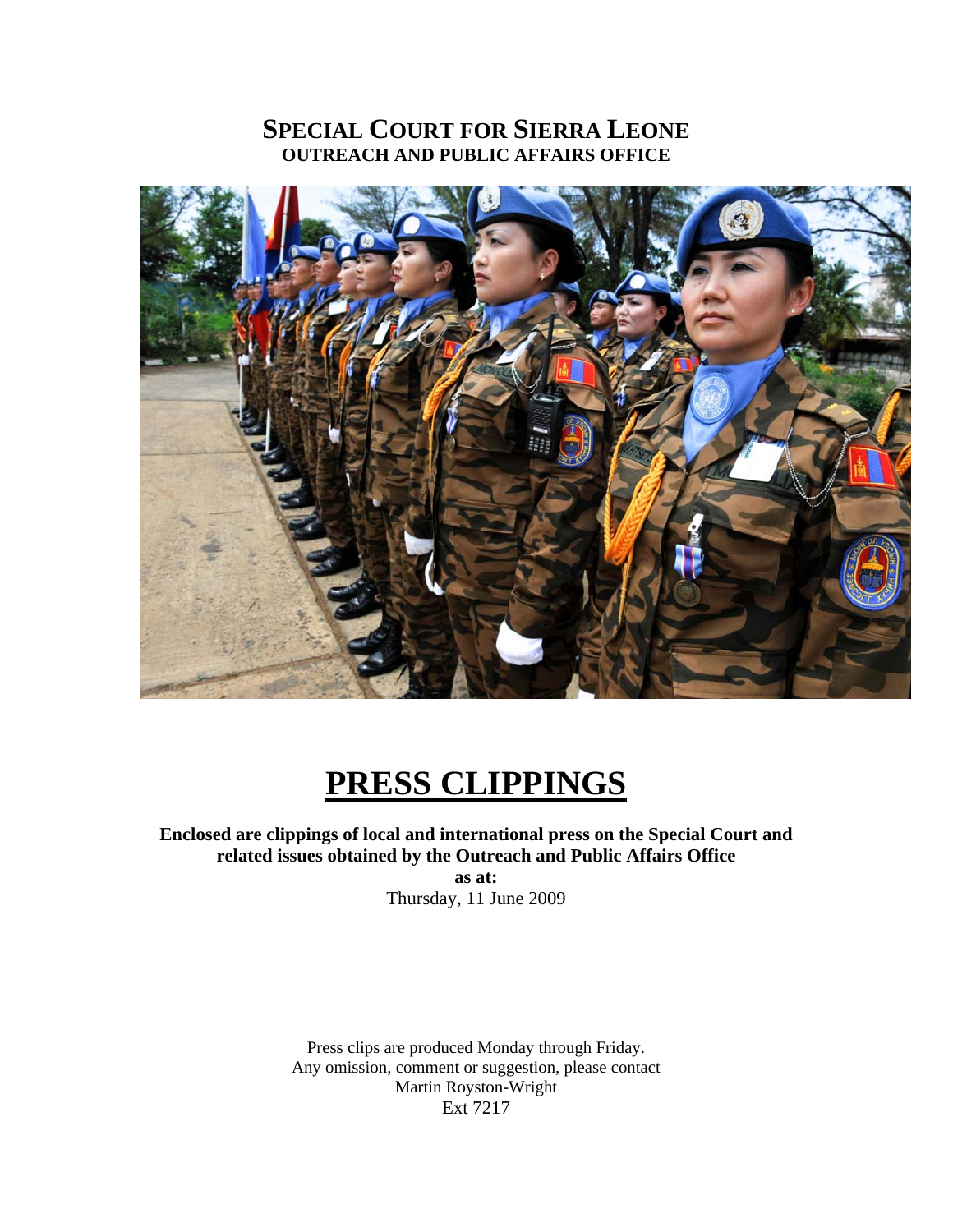| <b>International News</b>                                                               |           |
|-----------------------------------------------------------------------------------------|-----------|
| Pre-Defence Conference for the Commencement of the Defence Case / Charletaylortrial.org | Pages 3-5 |
| Remarks by Ambassador Rosemary DiCarlo / ISRIA                                          | Page 6    |
| UNMIL Public Information Office Media Summary / UNMIL                                   | Pages 7-9 |
| Special Tribunal for Lebanon Amends Some Rules of Procedure and Evidence / Naharnet.Com | Page 10   |
| Annan Gives Kenya Court Deadline / BBC Online                                           | Page 11   |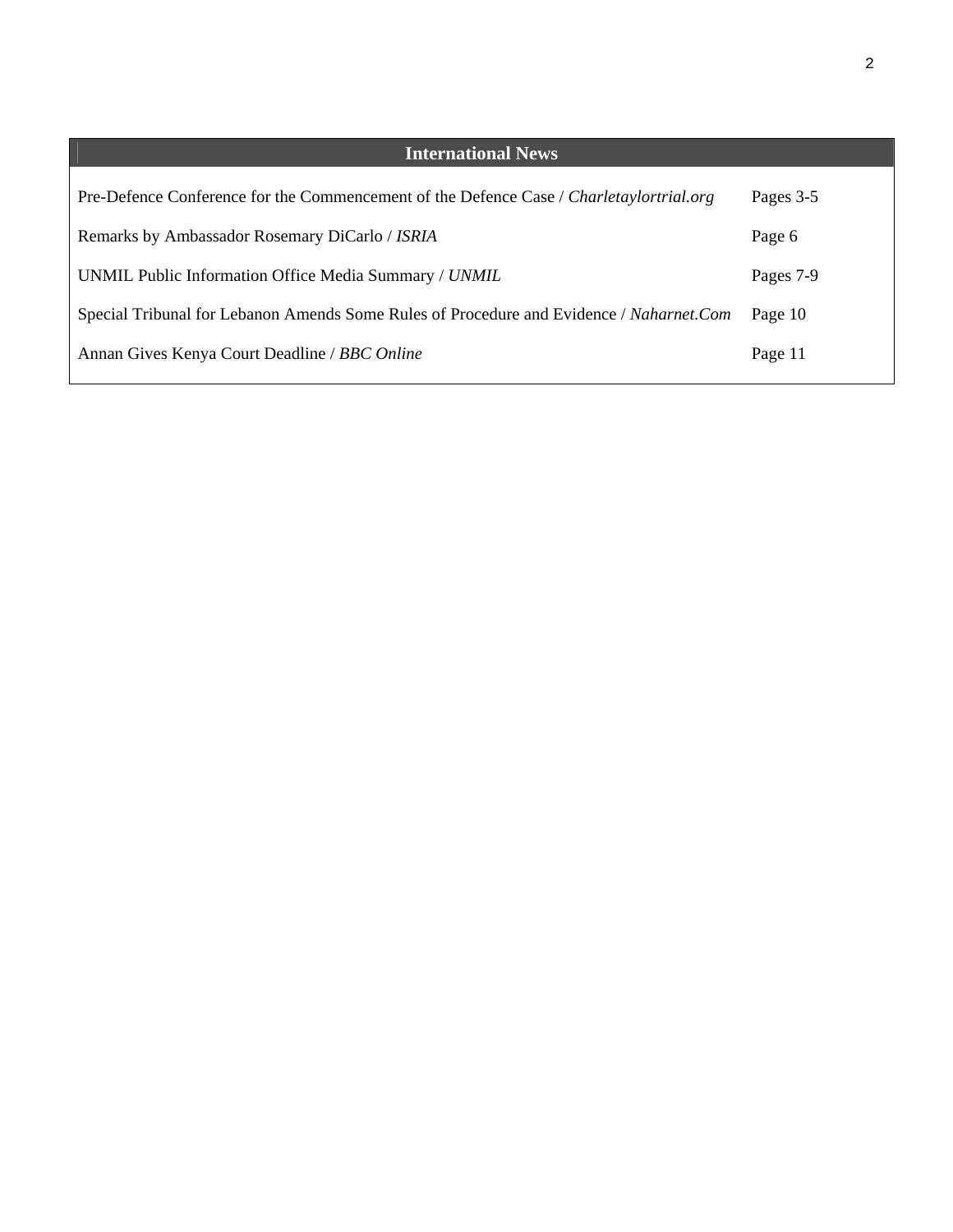# Charletaylortrial.org

Tuesday, 9 June 2009

### **[Pre-Defence Conference for the Commencement of the Defence Case](http://charlestaylortrial.org/2009/06/09/pre-trial-conference-for-the-commencement-of-the-defence-case/)**

9:30am: On Monday June 8, 2009, the Trial Chamber II of the Special Court for Sierra Leone hearing the Charles Taylor case held a Pre-Trial Conference to discuss matters relating to the commencement of Mr. Taylor's defence which is set for June 29, 2009.

After parties for Prosecution and Defence announced their respective representations, Presiding Judge Richard Lissick asked whether anybody wanted to mention any new matter before dealing with items on the anenda for the pre-trial conference. Defence Counsel for Mr. Taylor Courtaney Griffiths informed the court that the Rule 73 motion that was earlier filed by the Defence was incomplete and that his team intended to file a complete version with exhibits as soon as possible. He said that the exhibits pertinent to the commencement of the Defence Case will be filed.

Justice Lussick then went through the following as list of agenda items for the conference and asked for defence response to each item.

### 1*. Length of Defence Opening Statement*

Defence Cousel Griffiths responded that the defence opening statement will not last longer than the Prosecution's opening statement that was delivered by the Chief Prosecutor Stephen Rapp at the start of the trial.

#### *2. Defence Access to the Accused during his Testimony.*

To this, Prosecution Counsel Ms. Brenda Hollis stated that as a general rule, once a witness commences his testimony in court, he should have no access to either party (prosecution or defence) but that this should be related with accused person's right to have access to his counsel during the trial. She informed the court that she was in possession of an ICTY rulling which laid guidelines for such a scenario and was willing to share it with the court.

In response, Mr. Griffiths said that in most domestic jurisdictions, there should be no access to the accused once he becomes a witness in his own trial but that this case should be treated differently taking into account the circumstances in this case. He said there was need to take note that the defence investigations are still ongoing and that counsel will need advice from the accused on some witnesses. Mr Griffiths said that there was need for:

a. Mr. Taylor to have access to all defence staff in order to make progress with his case. These, he said will relate to matters outside his testimony, and

b. He should have access to defence staff in relation to his testimony as far as content and length are concerned. He said that Taylor should be given all necessary assitance and that the accused will need to be in touch with some witnesses.

Ms. Hollis replied that she if the accused had access to counsel and witnesses during his testimony, that should be a suitable area of cross-examination in order to determine what his conversations with those witnesses are.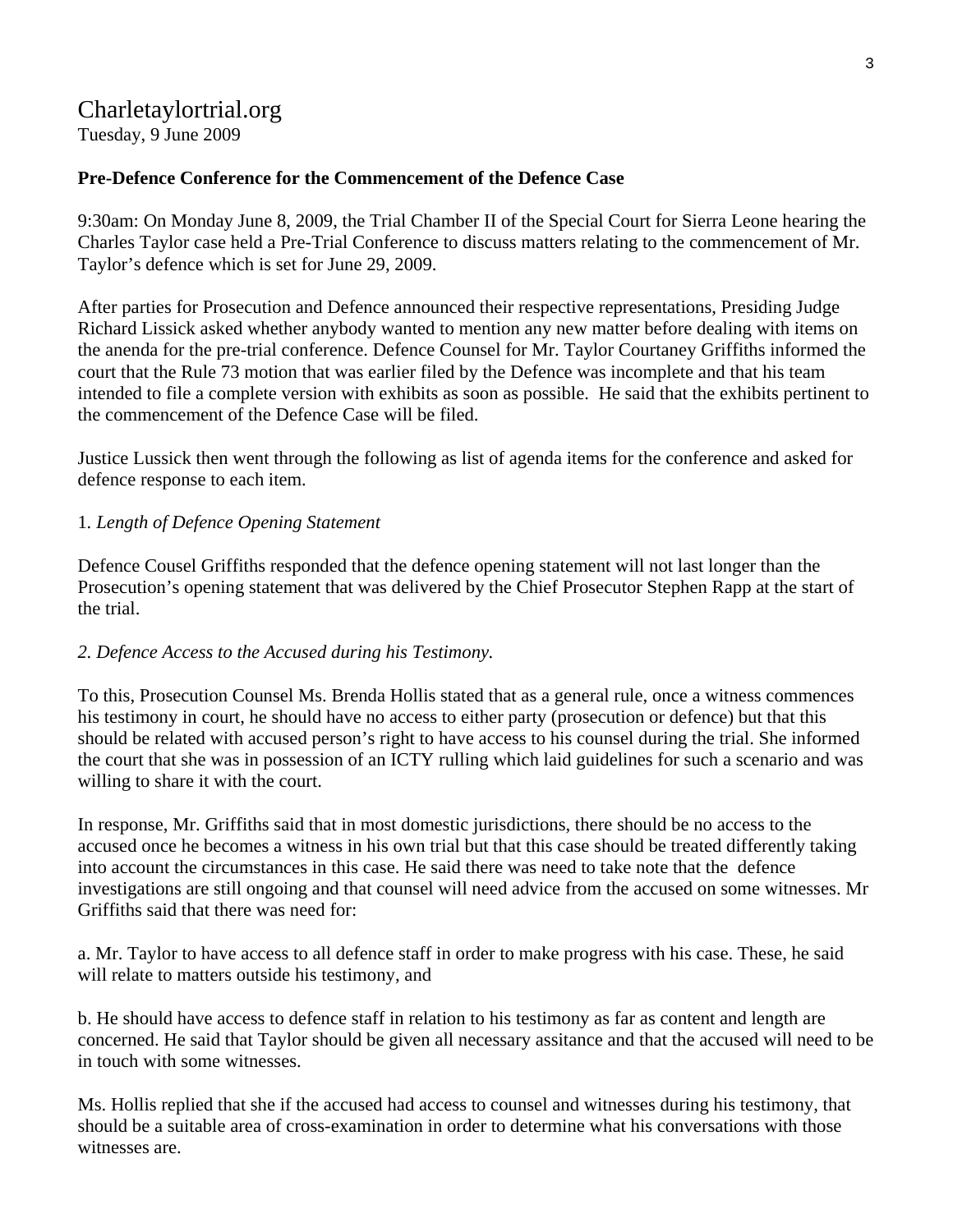Defence counsel Griffiths objected to this, arguing that this will breach legal professional privilege. Ms. Hollis also responded that if there was any contact with the accused, then the ICTY case supports crossexamination. Defence Counsel Griffiths in turn said that he found Ms. Hollis's position very offensive as an officer of the Court to suggest that counsel might try to influence what the accused will say in his testimony, to which Ms. Hollis pointed that during the presentation of the Prosecution's case, Defence Counsel suggested on many occassions that the Prosecution had told the witnesses to tell lies.

*3 and 4. Defence to provide one month in advance list of witnesses to be called for each calender month and the language in which they will testify.*

Defence Counsel Griffiths responded that the list and language of testimony be provided two weeks before the testimony, to which Ms. Hollis replied that it will be necessary to have one month for the list of witnesses and two weeks for the language in which they will testify.

# *5. The length of trial sessions and the availability of the ICC Court Room.*

Presiding Judge Lussick told the parties that he has been informed by the Registry that the ICC was asking for the use of the Court Room for two weeks, starting on October 4, 2009. He said that it would therefore make sense for the Taylor trial to take the summer recess of three weeks within that period, starting on October 5.

Ms. Hollis said that she wanted the follwing two issues added to the agenda items:

- 1. The time estimate for the accused's testimony, and
- 2. Clarity on whether said estimate will be only for direct examination

Ms. Hollis also said that reading from the defence list of 227 witness who should testify for Mr. Taylor, the follwing issues were unclear:

- Testimony of the two expert witnesses
- That four numbers were missing from the witness chart
- That 5 witness summaries were worded the same
- That there is no time estimate for about 40 witnesses
- That the defence had stated that the defence case would last for 348 trial days and she wanted to know whether this was just for direct examination or whether it included cross-examination
- Which witnesses are core and which are back-up witnesses
- Clarity of the names of 4 former African leaders who should testify for Mr. Taylor
- Concerns about "Senior ECOWAS Officials", "High Ranking Members of the UN" and whether these had asked for protective measures that their names have not been disclosed
- That the witness summaries are inadequate
- That three witnesses seem to give opinion evidence and should be more suited as expert witnesses

In response, Mr. Griffiths said that the testimony of the accused should last for 6-8 weeks, including both direct and redirect examination.

On the time length for the testimony of defence witnesses, he said that the estimate is for direct examination and that the defence will be providing a list of additional witnesses to complete the total number of witnesses that will likely testify for Mr. Taylor. He agreed that the original filing had some defects because the defence wanted to meet the deadline that was set by the Court. He said that Defence will do a better filing soon.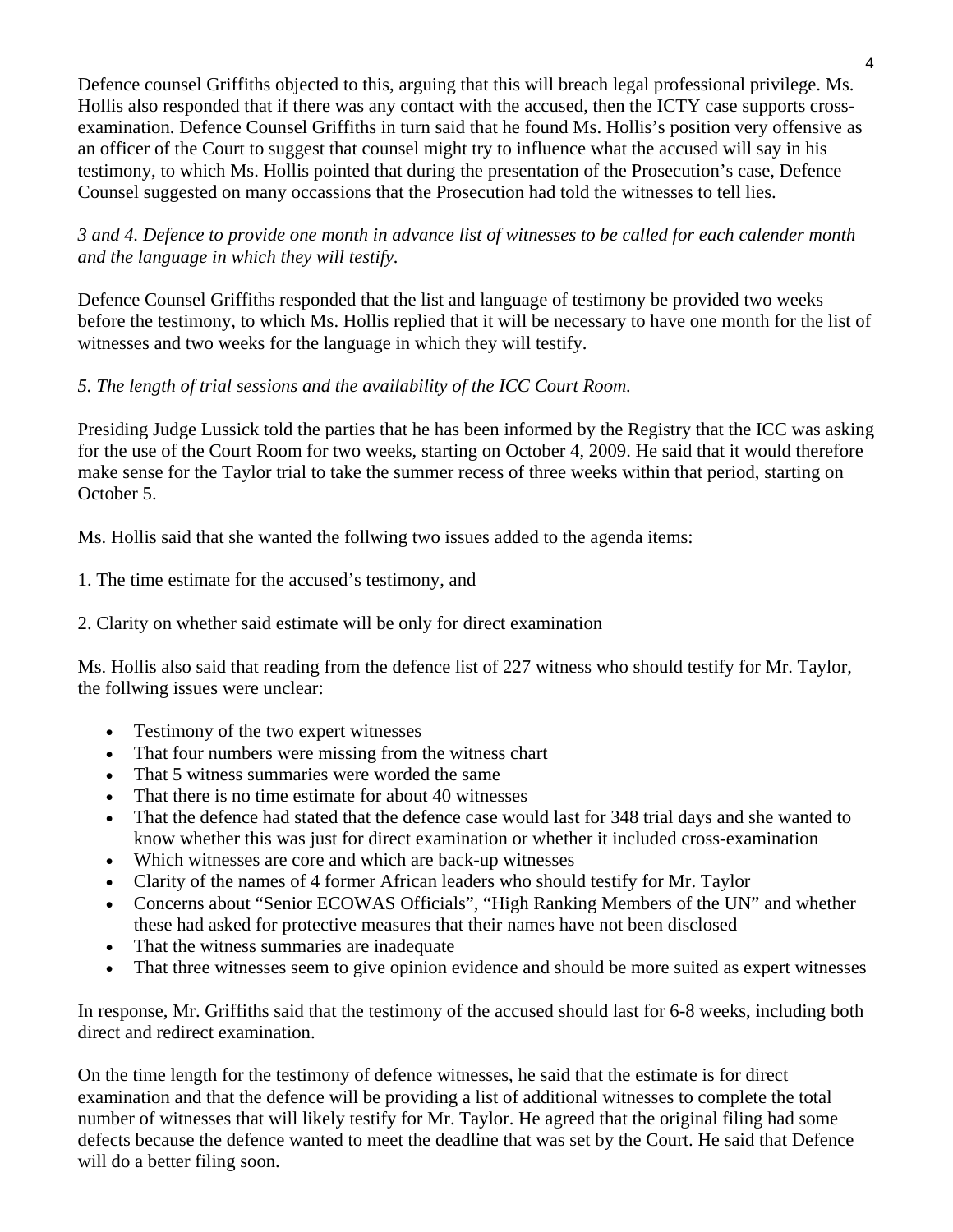Justice Lissick told counsel on both sides that these are matters that can be better settled between the parties. He said if the parties could not reach agreement on these issues, then they should ask the Court for help.

Asked whether all the 227 witnesses are core witnesses, Mr. Griffiths said that it is unlikely to call all those witnesses on the list to testify but that the defence will be be screening the list and selecting those who will testify. He said that the Defence will look into the issues raised such as the issue of expert witnesses and make clarifications to them. Justice Sebuntinde told Mr. Griffiths that the language in which witnesses will testify should also be made clear. Mr. Griffiths responded that the defence will address that as well.

The Court took a brief adjournment and upon resuming, Presiding Judge Richard Lussick made the following orders:

1. That the Court will take a summer recess on October 5 2009 for a period of three weeks

2. Procedural matters can be settled between the two parties and that if matters are out of their reach, they can apply to the Court for an order on the issue.

3. That the defence should provide a witness order, language of testimony and anticipated exhibits that the witness will use two weeks before the witness's testimony

Justice Lussick also asked the parties whether there was a need for a status conference may be a week or so before the commencement of the Defence Case on June 29. Ms. Hollis responded that there was a need for such a status conference and ideally, that should take place on Friday the 19 or Monday the 22 of June 2009. Mr. Griffiths said that the defence would prefer to have the said conference on Monday June 22.

June 22 2009 was scheduled as the date for the Status Conference before the comencement of the Defence case.

Mr. Griffiths asked that the submission of the final list of witnesses be delayed untill the end of the week so that issues raised by the prosecution will be addressed.

Ms. Hollis had no objection to this.

Court adjourned and will resume for a Status Conference on Monday June 22, 2009.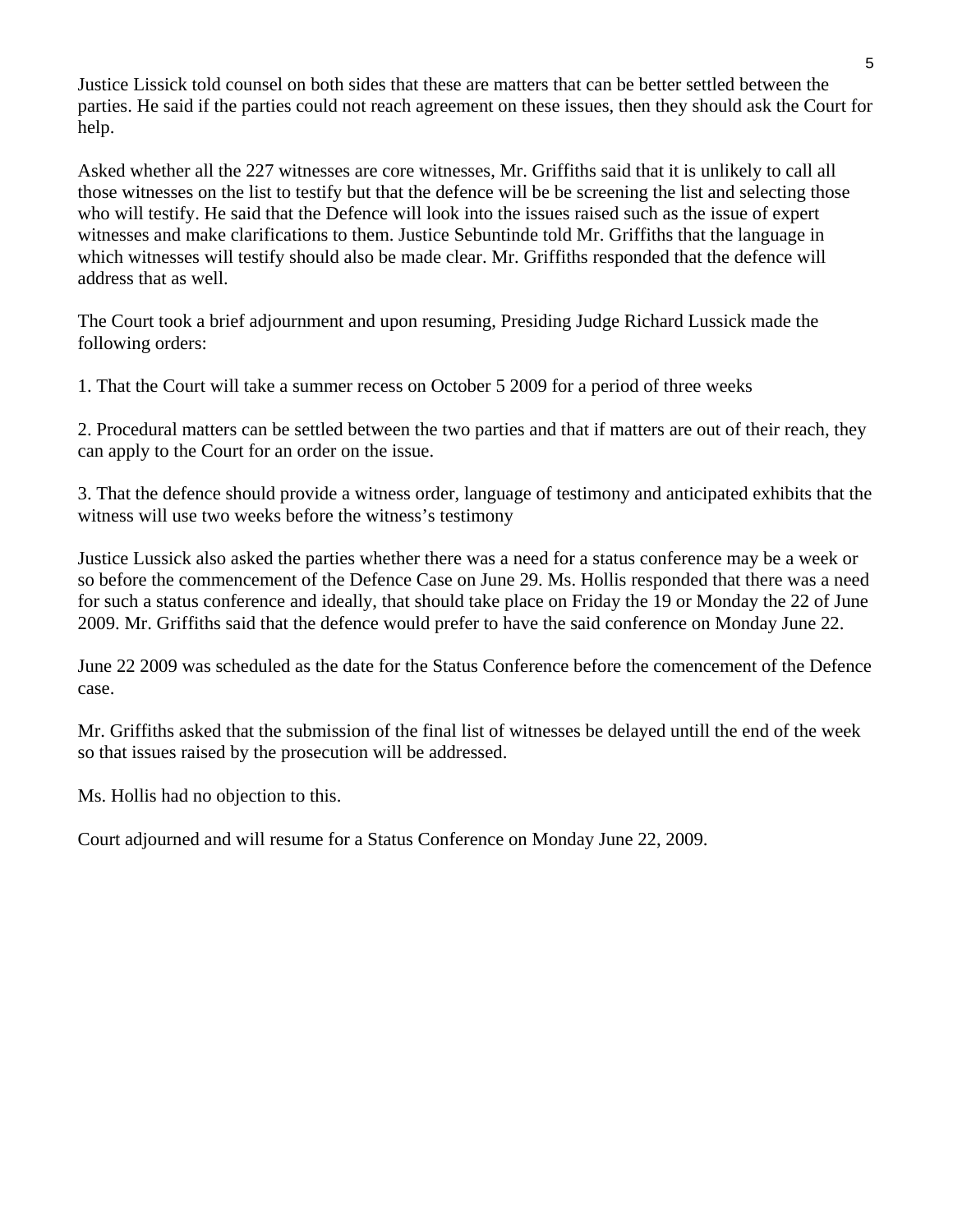# ISRIA Monday, 8 June 2009

# **Remarks by Ambassador Rosemary DiCarlo, US Alternate Representative for Political Affairs, on the situation in Sierra Leone, in the Security Council Chamber, June 8, 2009**

#### Thank you Mr. President.

…Second, we would like to acknowledge the work of the Special Court for Sierra Leone. As the court looks to the conclusion of the Charles Taylor trial and to the final disposition of appeals for all cases, the United States fully supports the court's efforts to transfer its institutional knowledge to Sierra Leone authorities as described in the Secretary-General's report. We believe it important to Sierra Leone's ongoing democratic maturation that all the lessons of the past be fully absorbed and the Special Court has much to offer in this regard.

Third, I would like to refer to one aspect of UNIPSIL's mandate, as laid out in Security Council resolution 1829, that "emphasizes the need for the United Nations system to support and cooperate fully with UNIPSIL." We welcome in this regard the finalization of the UNIPSIL and UN Country Team's "Joint Vision" strategy as a proposed blueprint for the UN family's future involvement in peacebuilding in Sierra Leone. We look forward to its careful consideration by the Peacebuilding Commission on June 10th.

#### Mr. President,

We are well aware the many risks that face Sierra Leone as it works towards lasting peace. In conclusion, I wish to touch on one in particular -- drug trafficking. We note with concern the increasing reports of West Africa being used as a transhipment avenue for illegal narcotics trade. In this regard, we welcome the important steps the government of Sierra Leone has made to combat drug trafficking in its territory. The recent convictions of 18 people for smuggling more than 700 kilograms of cocaine into the country send a strong message to drug traffickers: Sierra Leoneans will not permit their country to be a haven for drug criminals. We also welcome UNIPSIL's work to strengthen the Joint Drug Interdiction Task Force.

Thank you Mr. President.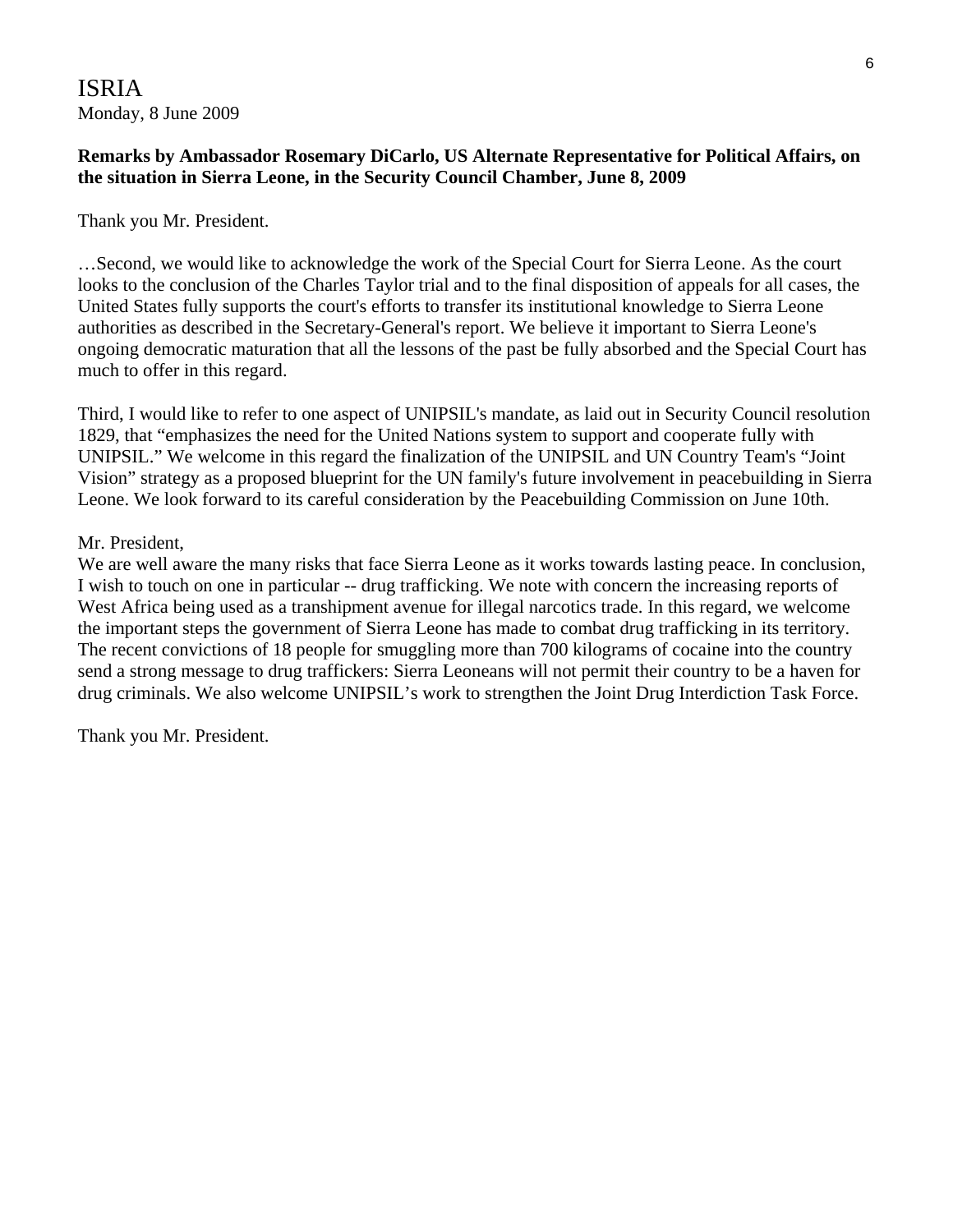

United Nations Mission in Liberia (UNMIL)

# **UNMIL Public Information Office Media Summary 10 June 2009**

*[The media summaries and press clips do not necessarily represent the views of UNMIL.]* 

# **International Clips on Liberia**

# **Former Liberian warlord Charles Taylor 'converts to Judaism'**

By Haaretz Service

The Jewish World – 10 June 2009 - Former Liberian president Charles Taylor, who is on trial in The Hague for alleged crimes against humanity, has reportedly decided to convert to Judaism.

One of Taylor's wives told BBC radio that the former warlord, the first African dictator to appear before the international tribunal, "has decided to become a Jew. And he wants to follow the true religion according to him. He wants to know deeply about God."

## **Liberian Dictator Taylor discovers Judaism**

JERUSALEM (JTA) -- June 9, 2009 - Former Liberian dictator Charles Taylor has decided to convert to Judaism, one of his wives told the BBC.

Taylor, who is set to go on trial for war crimes in the Special Court for Sierra Leone, apparently discovered Judaism in prison in The Hague.

"He's now a Jew. He's practicing Judaism," Victoria Taylor told BBC Radio June 2 after a three-week visit with her husband. "When he got to The Hague, he got to know that he really, really wanted to be a Jew, wanted to convert to Judaism."

Victoria Taylor said her husband "does believe in Christ," and that "he hasn't rejected Christianity. He has always been a Christian. He just decided to become a Jew. He wants to follow the two religions."

#### **Local Media – Newspaper**

#### **President Sirleaf Makes New Appointments in Government**

(Heritage, The Analyst, The Inquirer)

- President Ellen Johnson Sirleaf carried out her much anticipated reshuffle on Tuesday with no changes at the upper echelon of her cabinet. The appointments were limited to junior and immediate deputies and affected a number of government ministries, public corporations and political subdivisions. Judging from media reports including public sentiments, the new appointments are mostly a shift in positions with few junior ministers on board. Many people had thought that the President would have made changes in the justice system as promised. Some critics think the President is 'unpredictable' and suspect there would be no further reshuffle of her cabinet. What is clear, despite the mixed public perception, is that the President has to some extent accomplished a reshuffle which has been in the making for months now.
- Those appointed are Johnson Gwaikolo, Deputy Minister for Administration, Ministry of Public Works; Mr. Andrew S. Allakamenin, Deputy Minister for Administration, Ministry of Foreign Affairs; Mr. Lavela B. Kortimai, Sr., Deputy Minister for Administration, Ministry of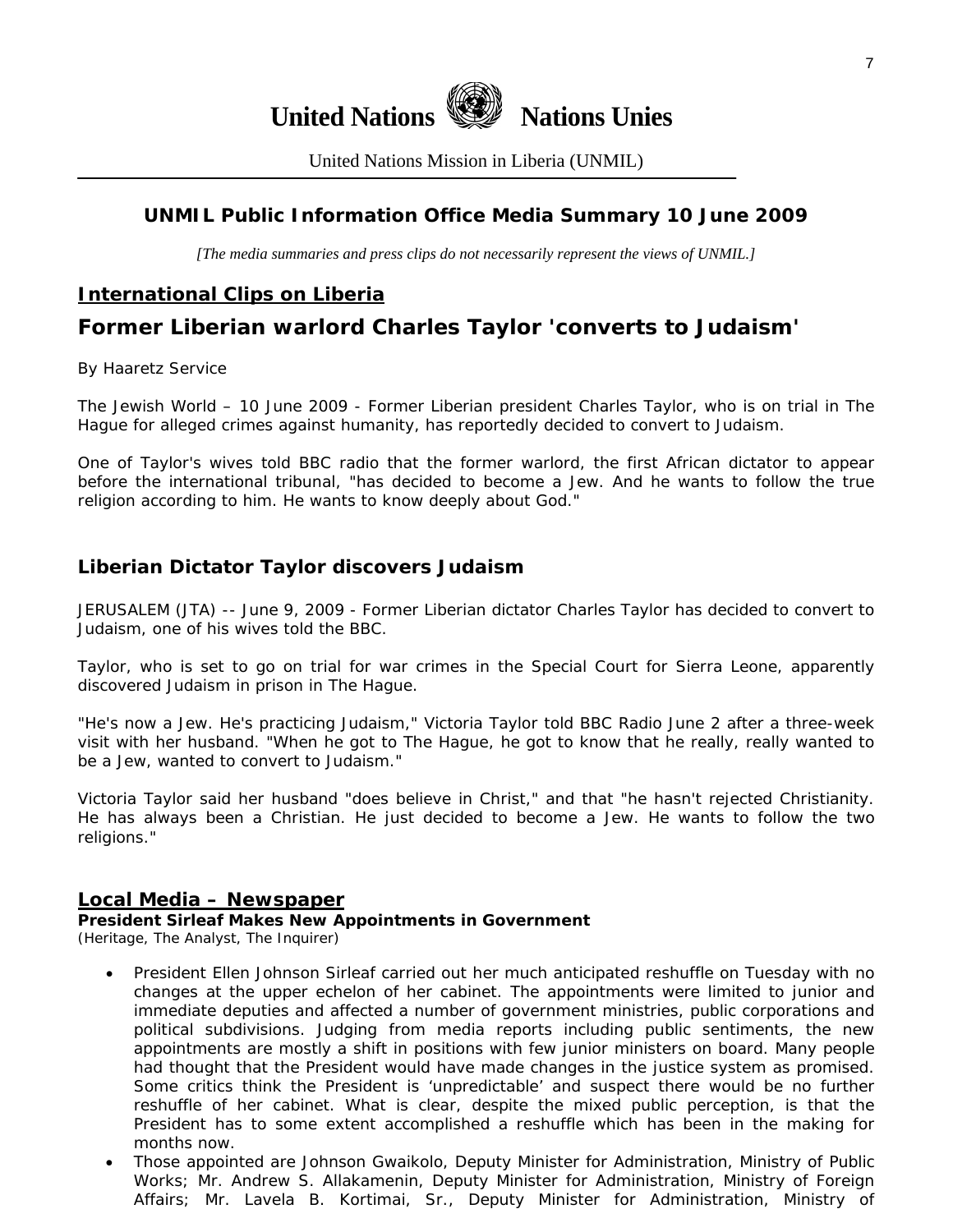Commerce; Dr. Marcus Dahn, Deputy Planning Minister for Administration and Mr. Peter Ben, Deputy Minister for Administration, Ministry of Post & Telecommunications.

- Others appointed are Mr. Yancon-Dargbe Nimley, Assistant Planning Minister for Economic Corporation, Ministry of Planning & Economic Affairs; Mr. Stephen Marvie, Jr., Acting Assistant Minister for Regional Planning, Ministry of Planning & Economic Affairs; Mr. Ernest Thomas, Assistant Minister for Energy, Ministry of Lands, Mines & Energy and Star Radio's news editor Wellington Geevon-Smith, has been named Superintendent of Rivercess County among others.
- President Sirleaf has meanwhile named the "controversial" Mary Broh as Acting Mayor of Monrovia.

#### **African American Billionaire Renews Commitment to Invest in Post-war Liberia**

(Liberian Express, The Analyst, Daily Observer)

- The founder and chairman of the RLJ Companies, African American Billionaire Robert L Johnson says his commitment to invest in post-war Liberia is unrelenting. Speaking Tuesday at a press conference at his Kendeja Villas in Monrovia, Mr. Johnson said his commitment to invest in Liberia began two years ago when he attended the Clinton Global Initiatives (CGI).
- He disclosed that at that programme the President Ellen Johnson Sirleaf spoke and appealed to the American private sector for support for her Government's efforts at national reconstruction. Also, the RLJ Companies and OPIC is collaborating on another project in Liberia. Together with CHF International, the RLJ Companies and OPIC established the \$30 million Liberia Enterprises Development Finance Company, which makes loans to Liberian entrepreneurs to support small and medium-size business and create jobs.

#### **Civil Society Groups March against Corruption**

(Daily Observer, Public Agenda, Daily Observer, The Inquirer)

- The Daily Observer reports that civil society organizations under the banner of Anti-Corruption Action on Tuesday June 9, 2009, carried on a peaceful march through some principal streets of Monrovia, shouting anti-corruption slogans and asking the President Ellen Johnson Sirleaf to prosecute all alleged corrupt officials.
- The group later presented a statement to the United States embassy and the European Union calling for the restoration of the e-mail scandal linking the Presidency to corruption. They said the scandal should be conclusively investigated and the outcome made public.
- The Coordinator of the National Human Rights Centre, Alfred Quayjandie read the three-page statement for the petitioners which urged the two diplomatic missions to ensure that the Liberia Anti-Corruption Commission demonstrates independence and accountability.
- They urged the international community to prevail on Government to fully implement the mandates of the General Auditing Commission (GAC) audits saying all corruption allegations must be investigated and actions taken. Meanwhile, Government says some of the civil society organizations which carried out Tuesday's anti-corruption march are deeply entrenched in corruption.

#### **LACC Validates Internal Policy Document**

(The Analyst, The Informer, New Democrat, Heritage)

- The Liberia Anti-Corruption Commission (LACC) will on Thursday and Friday (June 11, 12, 2009) hold a workshop to validate its internal policy documents. The documents will be validated by stakeholders. The validation of the Commission's internal policy documents is in furtherance of its mandate to develop, adopt and implement a number of management instruments and operational procedures to enhance its efficiency and effectiveness.
- The documents include the Internal Code of Conduct, By-Laws, Standard Operational Procedures, Statement of Understanding and Confidentiality, and Citation for summoning individuals as well as institutions accused of corrupt acts. Stakeholders that will validate the Commission's internal policy documents comprise the Governance Commission; General Auditing Commission; Legislative Oversight Committees of the Senate and House of Representatives; Civil Society Organizations including the Press Union of Liberia; Representatives of the International Community; Civil Service Agency; Liberia Institute for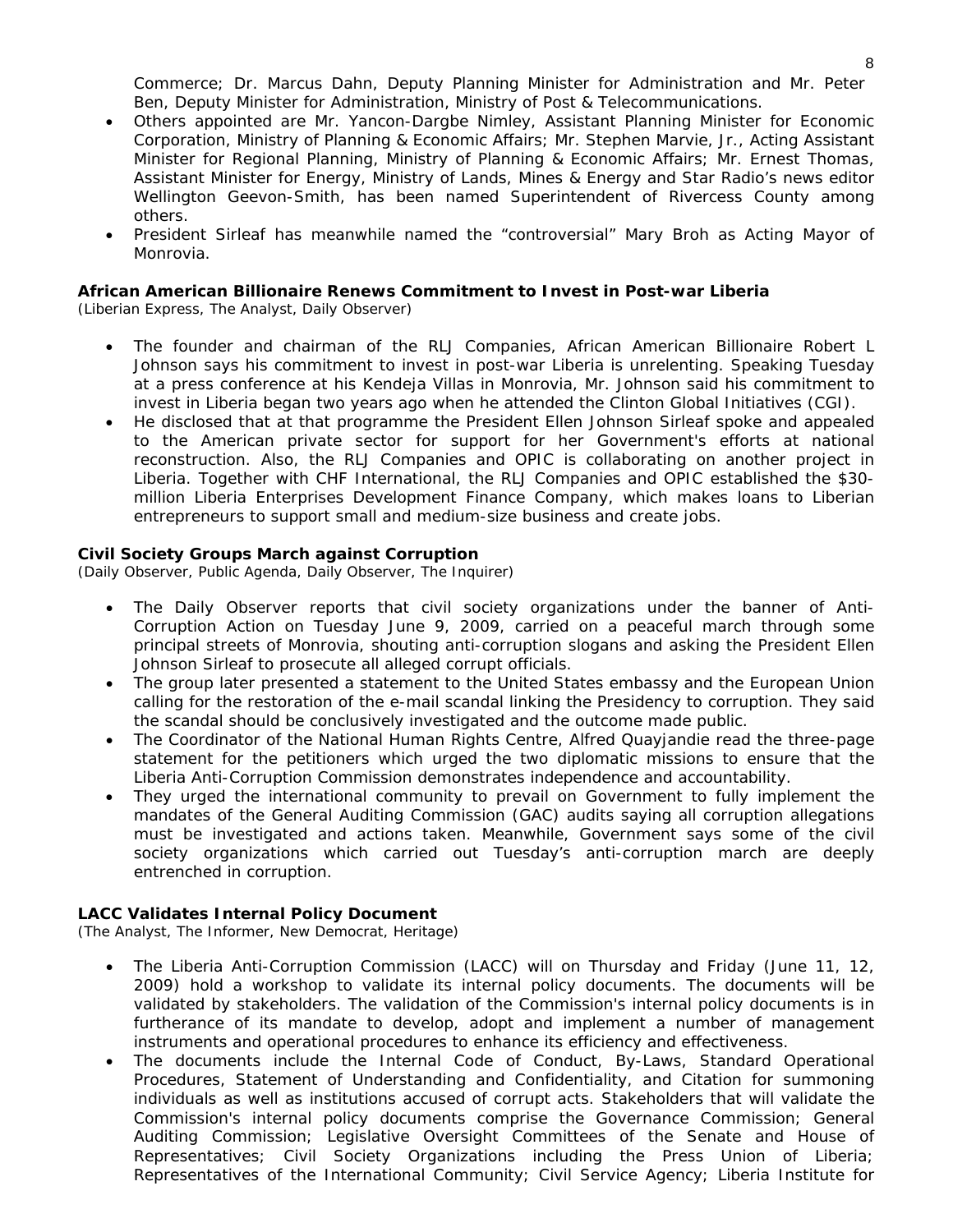Public Administration; LEITI, Ministry of Justice; Liberia National Bar Association and the Ministry of Labour.

**Local Media – Star Radio** *(News monitored today at 09:00 am)* 

**New Appointments in Government** 

*(Also reported on Sky F.M., Truth F.M. and ELBC)*

#### **House Committee Pays Fact Finding Visit to LPRC**

- The House Committee on Public Utilities says it has established that the "controversial" contract between the Liberia Refining Company (LPRC) and ZAKHEM International Executive Mansion has not started.
- Following a fact finding mission at the LPRC facilities, the Chairman of the committee, Representative Zoe Pennue told reporters that the entity is fully adhering to the decision of the House to halt the US\$24.8 million expansion project.
- The mission was indeed to ascertain whether the LPRC has halted the contract as advised by the Lower House.

*(Also reported on Sky F.M., Truth F.M. and ELBC)*

#### **Anti-Corruption Protesters Want Probe into E-mail Scandal Concluded**

- Members of the anti-corruption Civil Society task force have presented a statement to the United States Embassy and the European Union calling for the restoration of the e-mail scandal linking the Presidency to corruption.
- The group wants the scandal conclusively investigated and the outcome made public.
- The Coordinator of the National Human Rights Centre, Alfred Quayjandie read the three-page statement for the petitioners who urged the two diplomatic missions to ensure that the Liberia Anti-Corruption Commission demonstrates independence and accountability.
- They urged the international community to prevail on the government to fully implement the mandates of the General Auditing Commission (GAC) audits, saying all corruption allegations must be investigated and actions taken.
- Meanwhile, the government says some of the civil society organizations which carried out Tuesday's anti-corruption march are deeply entrenched in corruption.

*(Also reported on Sky F.M., Truth F.M. and ELBC)*

#### **Truth F.M.** *(News monitored today at 10:00 am)*

#### **President Sirleaf Mandates EPA to Investigate Firestone Pollution Scandal**

- President Ellen Johnson Sirleaf has mandated authorities of the Environmental Protection Agency (EPA) to immediately investigate the alleged pollution of rivers and creeks by Firestone in Margibi County.
- EPA authorities said the President's mandate gave the agency two weeks to investigate and submit a report on the allegation against the rubber company.

#### **Minister of Public Works speaks against Delay in "Old Bridge" Project**

- Public Works Minister Kofi Woods has disclosed that delay in the construction of the Vai Town Bridge (Old Bridge) worries the government and people of Liberia.
- Mr. Woods said construction works on the bridge should have commenced since September 2008 by the China International Construction Company (CHICO), but has been delayed.
- Speaking Tuesday in Monrovia during a tour of projects of the CHICO in and around the capital, Minister Woods said his presence at the Chinese Company sites is to establish and send a clear signal that government is serious about the promise made to the Liberian people.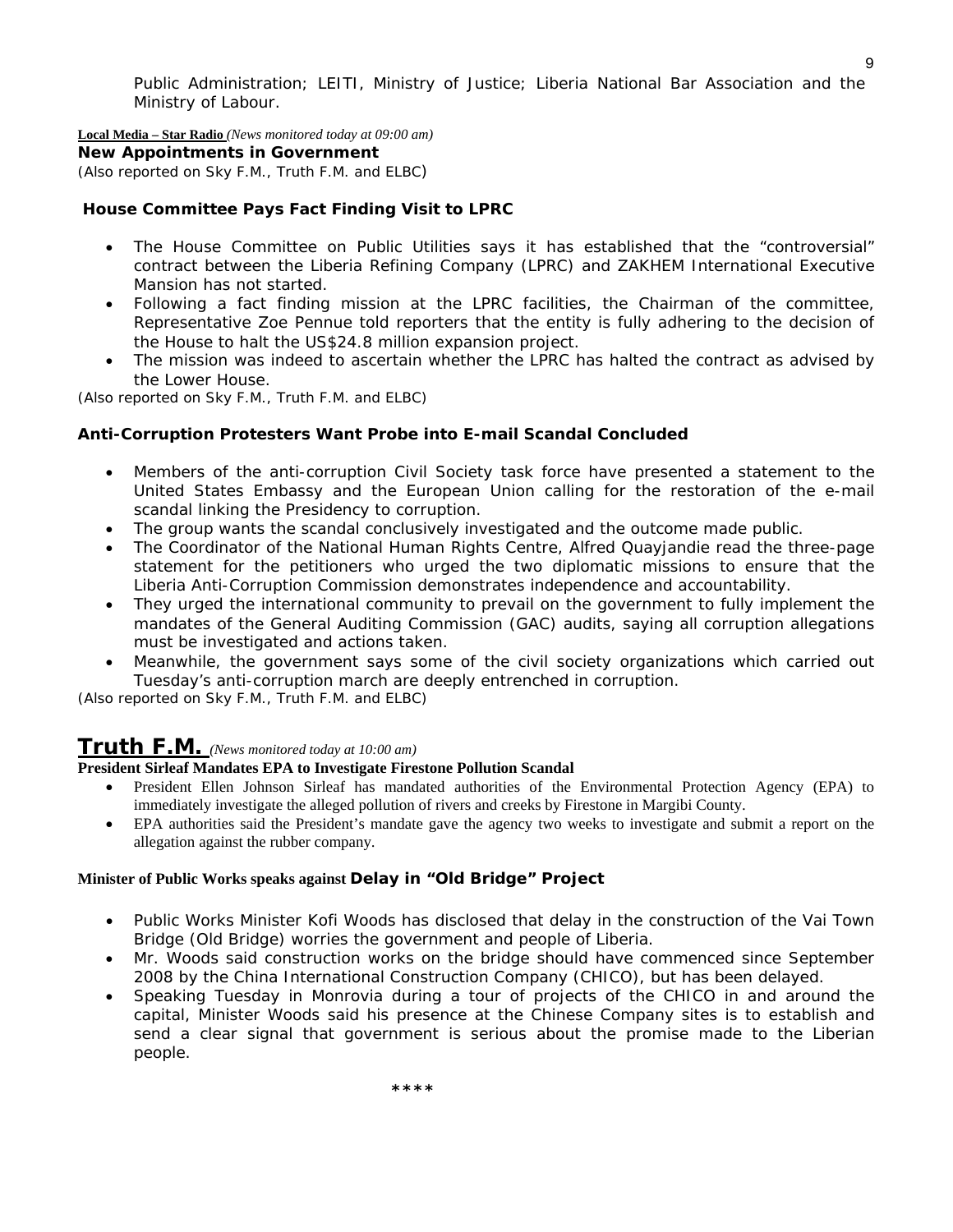Naharnet.Com Thursday, 11 June 2009

# **Special Tribunal for Lebanon Amends Some Rules of Procedure and Evidence**



The international tribunal's judges have unanimously adopted amendments to 14 rules in the Rules of Procedure and Evidence, the Special Tribunal for Lebanon announced Wednesday.

**It is a** statement that the court's president proposed these amendments in view of the first procedural steps taken by the tribunal, and following consultations with the

office of the prosecutor, the office of the defense and the registrar.

The amendments are designed to further enhance and facilitate proceedings before the court that will try ex-Premier Rafik Hariri's suspected assassins, the statement said.

"The amendments relate to the investigation stage of the proceedings (rules 16, 18, 77 and 96); the effect of non compliance by states with tribunal requests and orders (rules 20, 21); the senior management board and the functions of the registrar (rule 38 and 48); service of judicial documents (rule 75bis); warrants of arrest (rule 79); detention on remand (rule 101); and disclosure of confidential information (rule 117- 119)," according to the statement.

"The judges adopted these rules pursuant to rule  $5(F)$  of the rules of procedure and evidence – this procedure allows amendments to be adopted other than at plenary sessions, provided they are unanimously approved by the judges," the statement added.